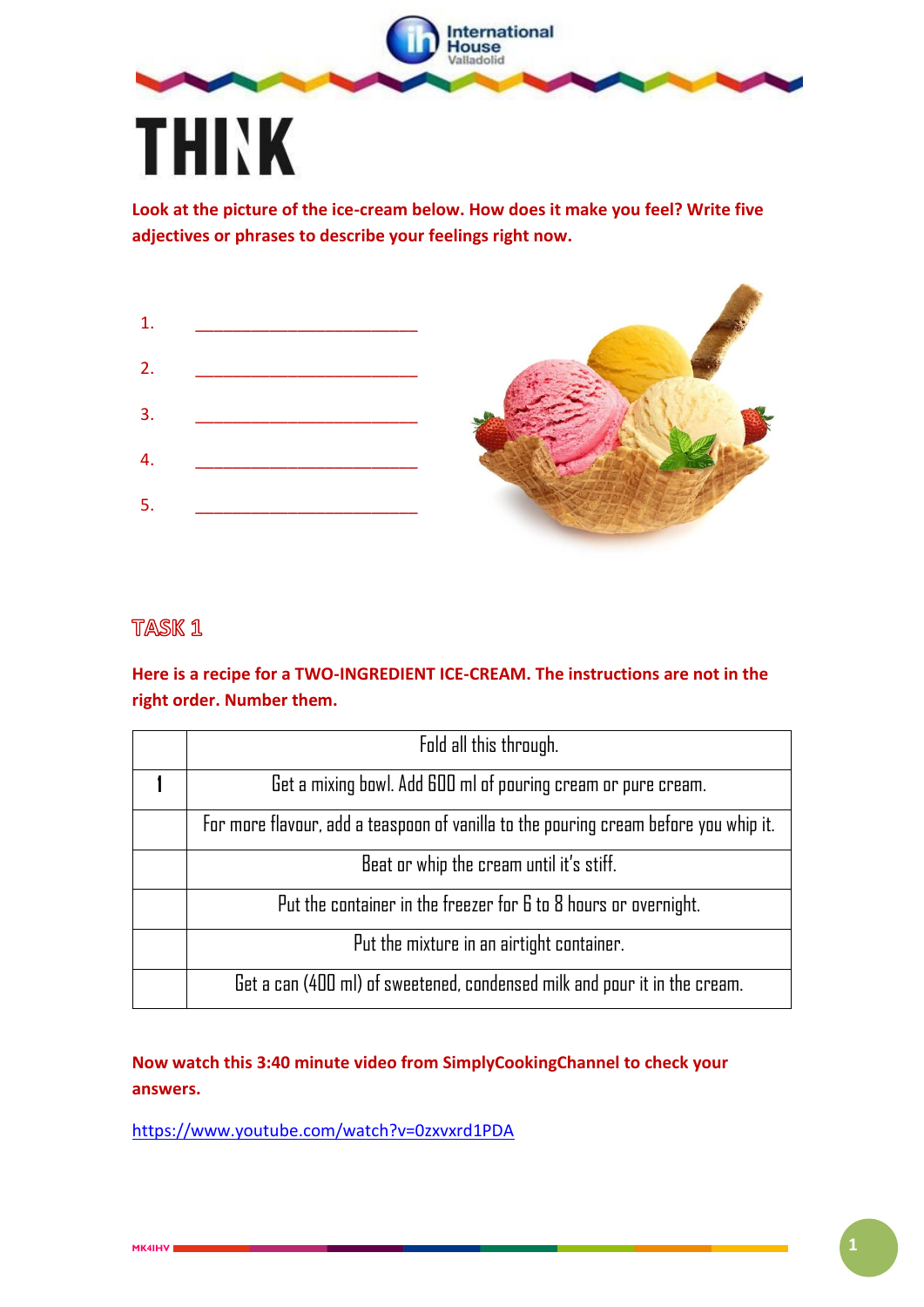

## TASK<sub>2</sub>

### **IMPROVE YOUR SKILLS**

Below you will find a text about ice cream. There are ten gaps. For each gap, there is a suggestion on the right. Can you find the words?

# **ICE-CREAM**

Most of us enjoy a cold ice-cream (1) .......... a hot summer day, but have you ever (2) .......... where icecream comes from? It is believed that ice-cream was invented (3) .......... the Chinese. (4) .......... was originally made by freezing the ingredients in a mixture of ice and salt and continued to be produced in this way until the (5) .......... of the freezer in the 20th century.

Ice-cream (6) .......... was made from milk was first eaten in Italy and later it was introduced to England in the 17th century. At that time, ice-cream had to be eaten immediately as there (7) ........... no way to store it. It was during the late 19th century that ice-cream could be stored and (8) .......... in great quantities. Since then, ice-cream has (9) ..........one of the most popular desserts. Now it is available in (10) .......... flavours and colours.

| 6  |  |
|----|--|
|    |  |
| 8  |  |
| ٥  |  |
| 10 |  |

1. You need a preposition that goes with 'day'.

2. What part of speech is missing?

3. What word is used in the passive voice to show who did the action?

4. A subject is missing.

5. Do you need a verb, a noun or an adjective after 'the'? This word means that someone created a freezer for the first time.

6. You need a word that refers to 'ice-cream'.

7. What form of the verb 'be' do you need? A past, present or future form?

8. You need the past participle form of a verb.

9. What is the form of the verb 'be' in the tense that usually goes with 'since'? What is the name of this tense?

10. Can you guess this word? It is an adjective that means 'more than one'.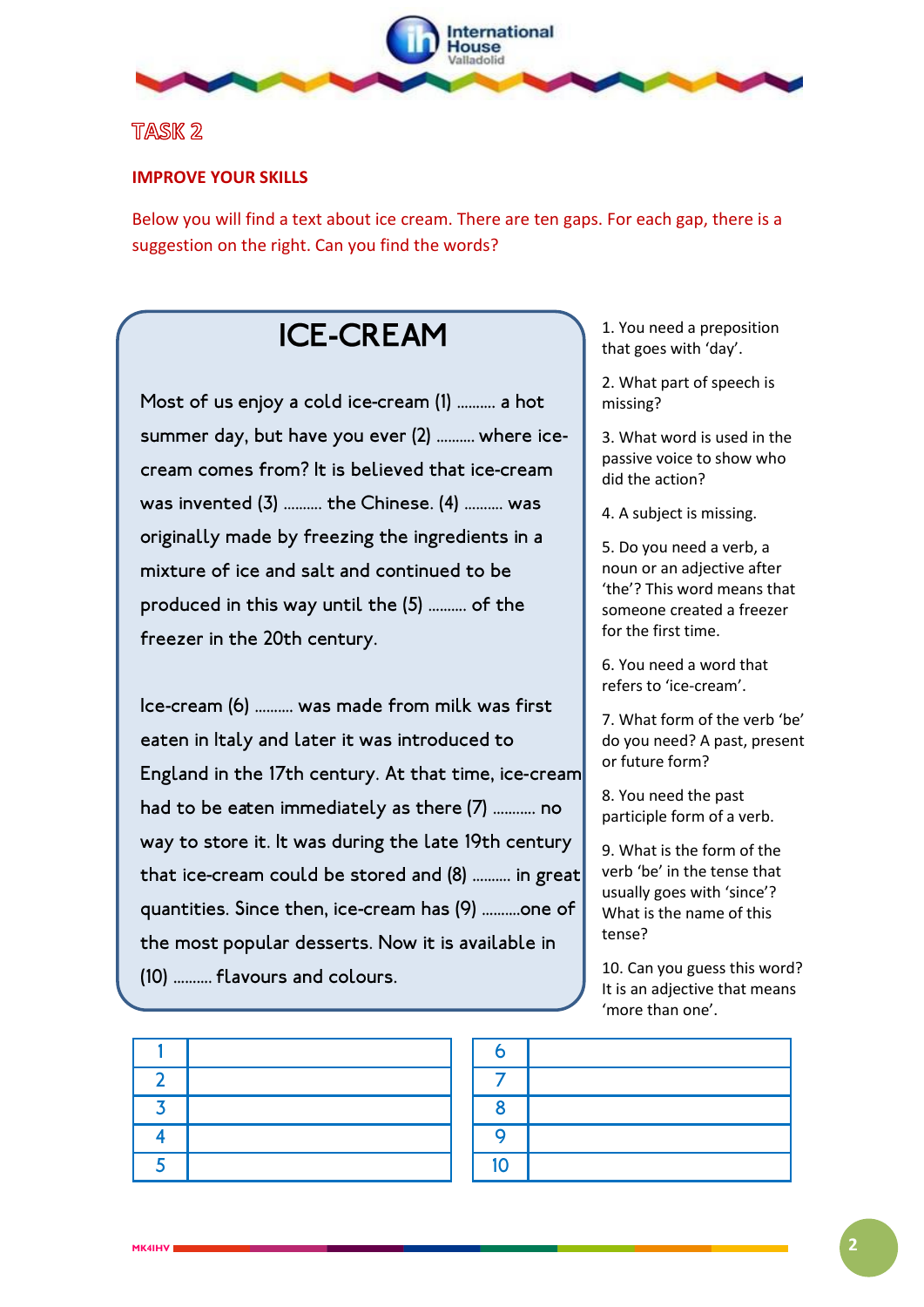

**Now look at the choices you have for each gap. How many did you get right?**

| 1.               | А. | on        | В. | in        | $C$ .         | at       |
|------------------|----|-----------|----|-----------|---------------|----------|
| 2.               | A. | wondered  | В. | wondering | $C$ .         | wonder   |
| $\overline{3}$ . | А. | from      | В. | of        | $C$ .         | by       |
| 4.               | A. | So        | В. | lt        | $C_{\cdot}$   | When     |
| 5.               | A. | inventing | В. | invention | C.            | inventor |
| 6.               | Α. | what      | В. | whose     | $\mathsf{C}.$ | which    |
| 7 <sub>1</sub>   | A. | is        | В. | was       | C.            | will be  |
| 8.               | А. | sold      | В. | cleared   | $C_{\cdot}$   | done     |
| 9.               | А. | became    | В. | becoming  | C.            | become   |
| 10.              | A. | every     | В. | a little  | C.            | many     |

Finally, if you want to have some fun, go to this page

<http://www.nitrome.com/games/badicecream/?game=badicecream#.WnYPvudrzDc> and play the BAD ICE CREAM arcade game. If you find it too childish, just go to the nearest ice cream shop and enjoy a few scoops!



All images and logos have been searched on Google© using the 'Labeled for non-commercial use' filter search. Where available, the original source of the texts used has been acknowledged.